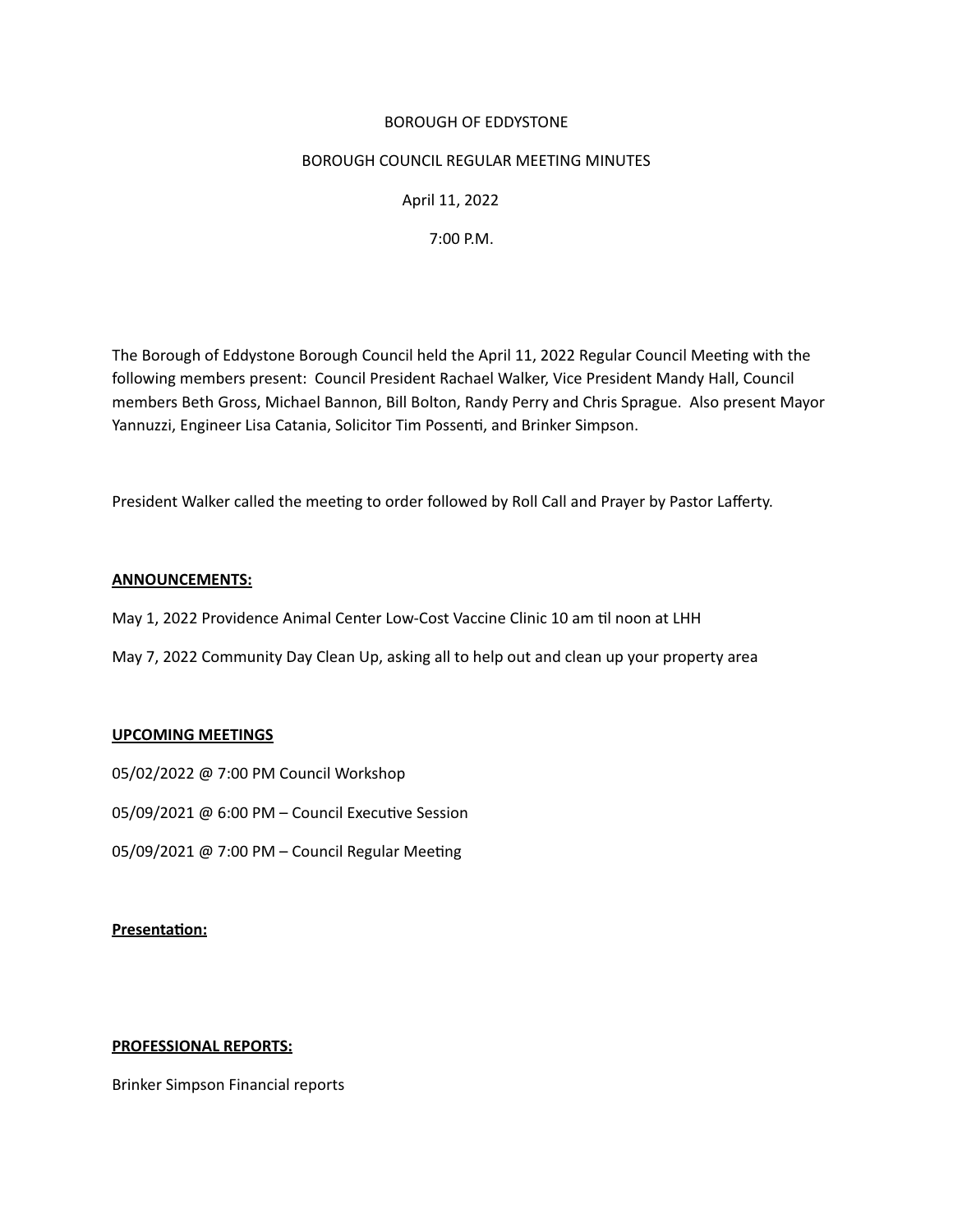Catania's report

Evan & John BCO report

Fire/EMS/Police/Health

Solicitor updated met with Alliance and also Industrial LLC

# **RIGHT TO KNOW SUBMISSIONS:**

One will be complete once Council approves reports this evening, the other 3 are being handled by Solicitor

### **DISCUSSION:**

Lisa Catania updated all that the upcoming Delcora Tunnel Project along 291 will hold meetngs for the public on 4/25/2022 at 6 pm, 4/28/2022 at 8 pm and 5/4 via zoom and the info is on Delcora website.

### **PUBLIC COMMENT:**

William Stewart questioned taking action on Ordinance 227-23 and asked if Council intended on moving forward on this. William Stewart also questioned if the litigation was complete regarding the previous auditor and also asked when the 2021 audit would be complete.

William Stewart also questioned if the speed limits could be changed by the Borough.

#### **Acton Items**

Motion: Approval of Minutes from Regular Council Meeting (03/14/2022), & Workshop (04/04/2022) Motion made by Mandy Hall, 2<sup>nd</sup> by Mike Bannon, Motion carries 7-0

Motion: To approve the Treasurer's Report for the month of March 2022 as reported by Christine McMenamin of Brinker Simpson, Motion made Beth Gross, 2<sup>nd</sup> by Chris Sprague, Motion carries 7-0

Motion: To approve the Cash Receipts & Disbursements Journal for the month of March 2022 as reported by Christine McMenamin of Brinker Simpson, Motion made by Mandy Hall, 2<sup>nd</sup> by Mike Bannon, Motion carries 7-0

Motion: To approve the Police Report for the month of March 2022 as presented by Chief Mokshefsky Motion made by Beth Gross, 2<sup>nd</sup> by Randy Perry, Motion carries 7-0

Motion: To approve the Fire Report/EMS report for the month of March 2022 as reported by Dawn Jones for Chief Allen Reeves, Motion made by Chris Sprague, 2<sup>nd</sup> by Mike Bannon, Motion carries 7-0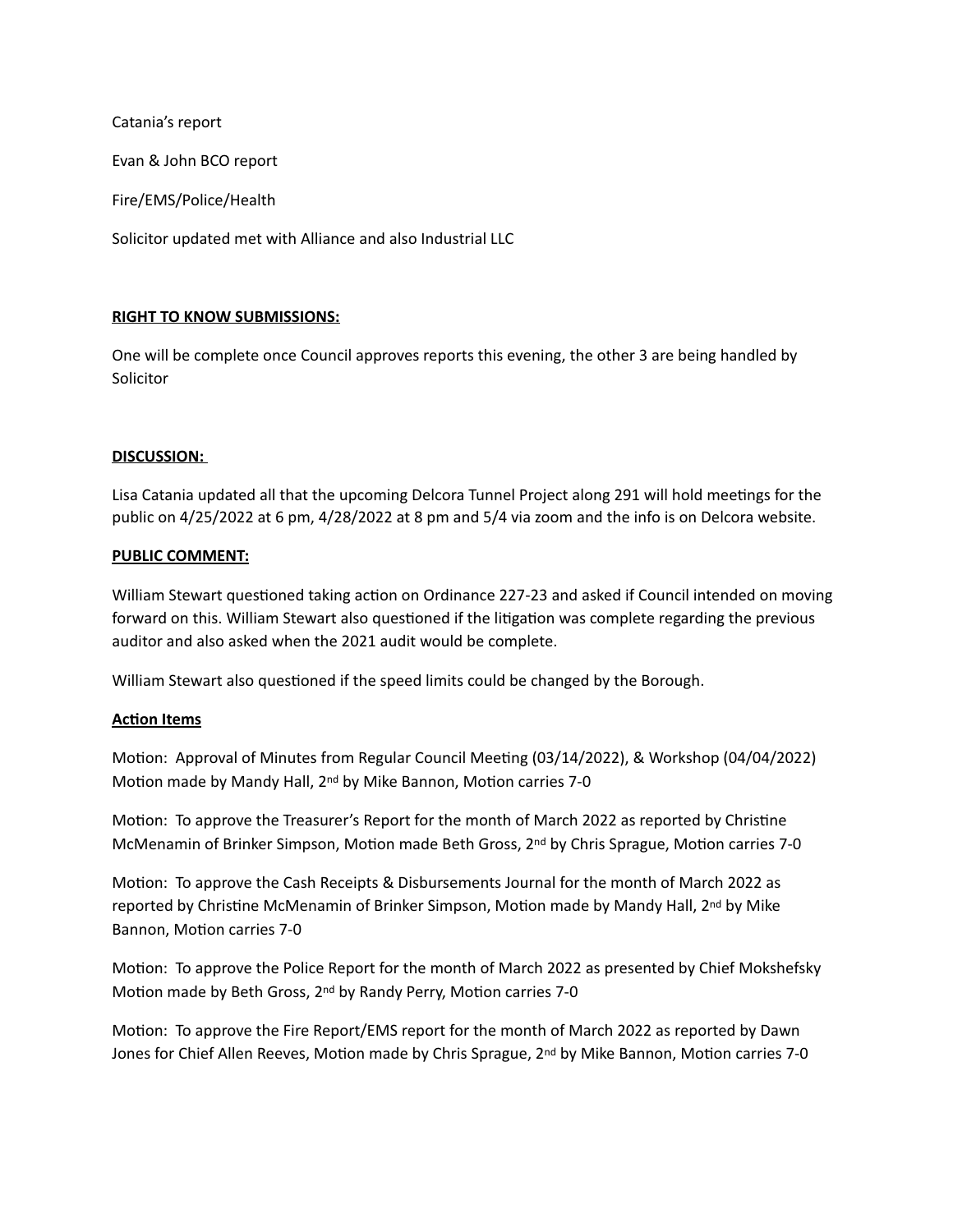Motion: To approve the Engineer's report for the month of March 2022 as presented by Lisa Catania, Motion made by Chris Sprague, 2<sup>nd</sup> by Mike Bannon, Motion carries 7-0

Motion: To approve the BCO report for the month of March 2022 as presented by John Lyman, Motion made by Mandy Hall, 2nd by Mike Bannon, Motion carries 7-0

Motion: To approve the Health report for the month of March 2022 as presented by Dawn Jones, Motion made by Mandy Hall, 2<sup>nd</sup> by Mike Bannon, Motion carries 7-0

Motion: To approve Norm Quinn as the new head foreman for Eddystone Highway, Motion made by Bill Bolton, 2<sup>nd</sup> by Beth Gross, Motion carries 7-0

Motion: To approve Work for the Deteriorated Sanitary Sewer Manhole located 291 & Saville, not to exceed \$7,000.00, Motion made by Bill Bolton, 2<sup>nd</sup> by Mike Bannon, Motion passes 7-0

Motion: To approve the update for T Mobile Internet for Eddystone LHH, Motion made by Bill Bolton, 2nd by Beth Gross, Motion passes 7-0

Motion: To approve advertisement for Ordinance 277-7 to change from 25 mph to 15 mph on all streets to 15 mph, the streets that will be 25 mph are Saville, Simpson, Eddystone Ave and 9th Street will remain 25 mph, Motion tabled by Bill Bolton, 2<sup>nd</sup> by Randy Perry, Motion tabled 7-0 Bill Bolton also requested the public to have options to be involved on this.

Motion: To approve advertisement for Ordinance 277-23 to add No Parking on  $4<sup>th</sup>$  Street between  $4<sup>th</sup>$ Bridge & Eddystone Ave, Motion made by Mandy Hall, 2<sup>nd</sup> by Beth Gross, Motion tabled 7-0

Motion: To appoint Bill Stanton to the Public Safety Committee with a 6 year term, Motion made by Mandy Hall, 2<sup>nd</sup> by Mike Bolton, Motion passes 7-0

Motion: To appoint Kristi Biasiello to the Public Safety Committee with a 6 year term, Motion made by Mandy Hall, 2<sup>nd</sup> by Beth Gross, Motion passes 7-0

Motion: To appoint Ron Hughes to the Public Safety Committee with a 6 year term, Motion made by Chris Sprague, 2<sup>nd</sup> by Beth Gross, Motion passes 7-0

Motion: To appoint Faith Ferebee to the Public Safety Committee with a 6 year term, Motion made by Mandy Hall, 2<sup>nd</sup> by Beth Gross, Motion passes 7-0

Motion: To appoint Stan Sigda to the Zoning Hearing Board with a 3 year term, Motion made by Randy Perry, 2<sup>nd</sup> by Beth Gross, Motion passes 7-0

Motion: To appoint James Houghton to the Zoning Hearing Board with a 3 year term, Motion made by Randy Perry, 2<sup>nd</sup> by Beth Gross, Motion passes 7-0

Motion: To appoint Karen Reeves to the Civil Service Commission with a 6 year term, Motion made by Randy Perry, 2<sup>nd</sup> by Beth Gross, Motion passes 7-0